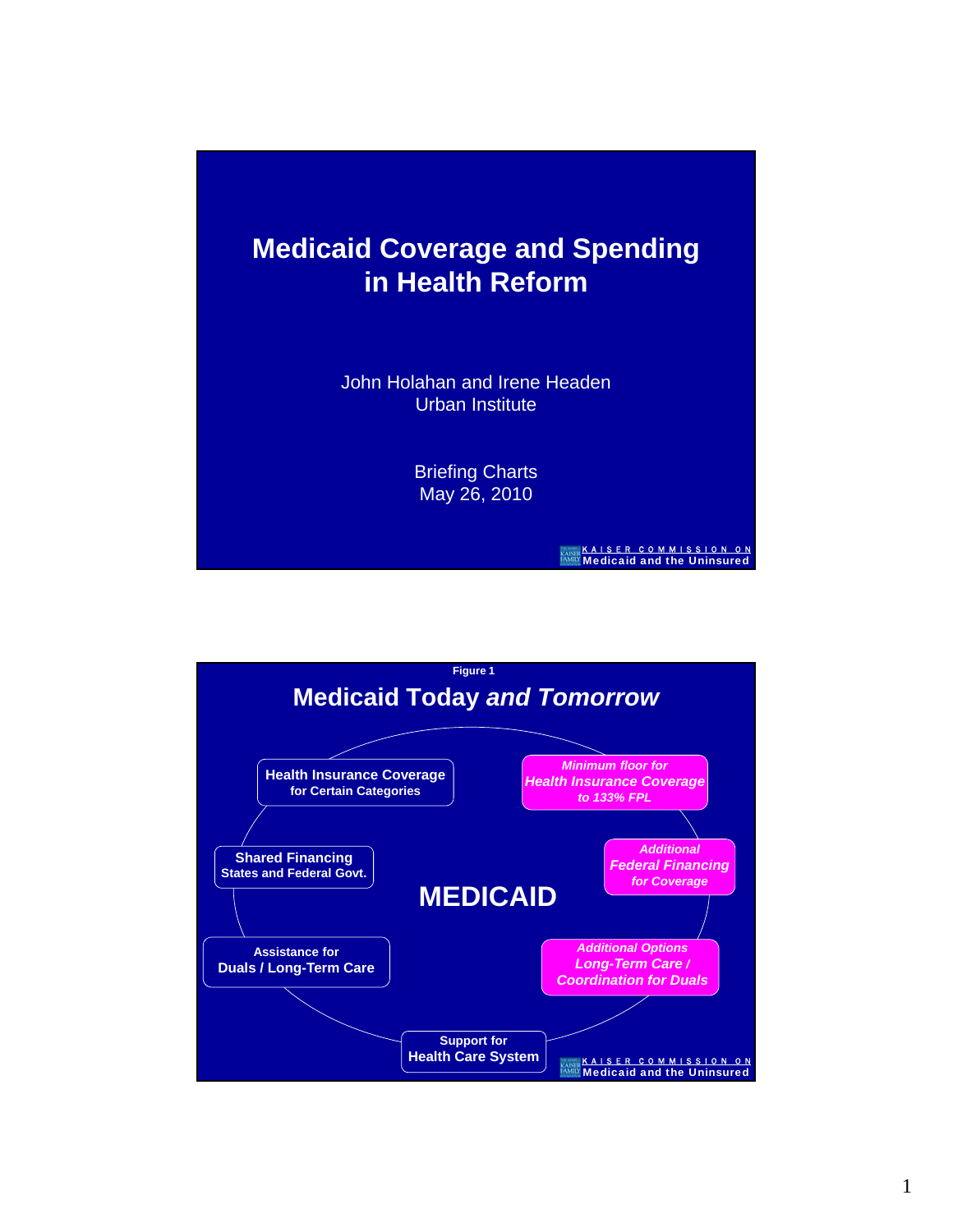

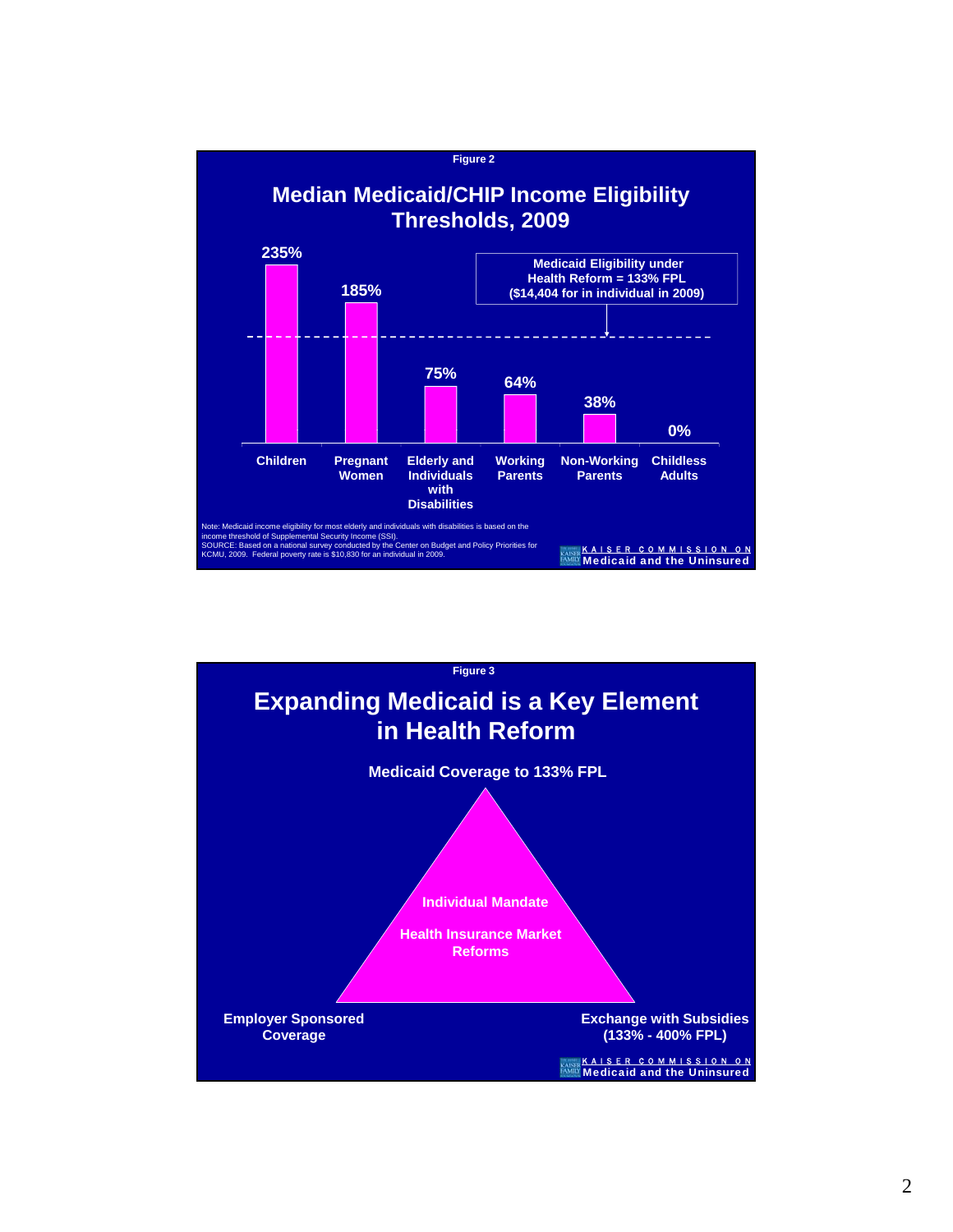

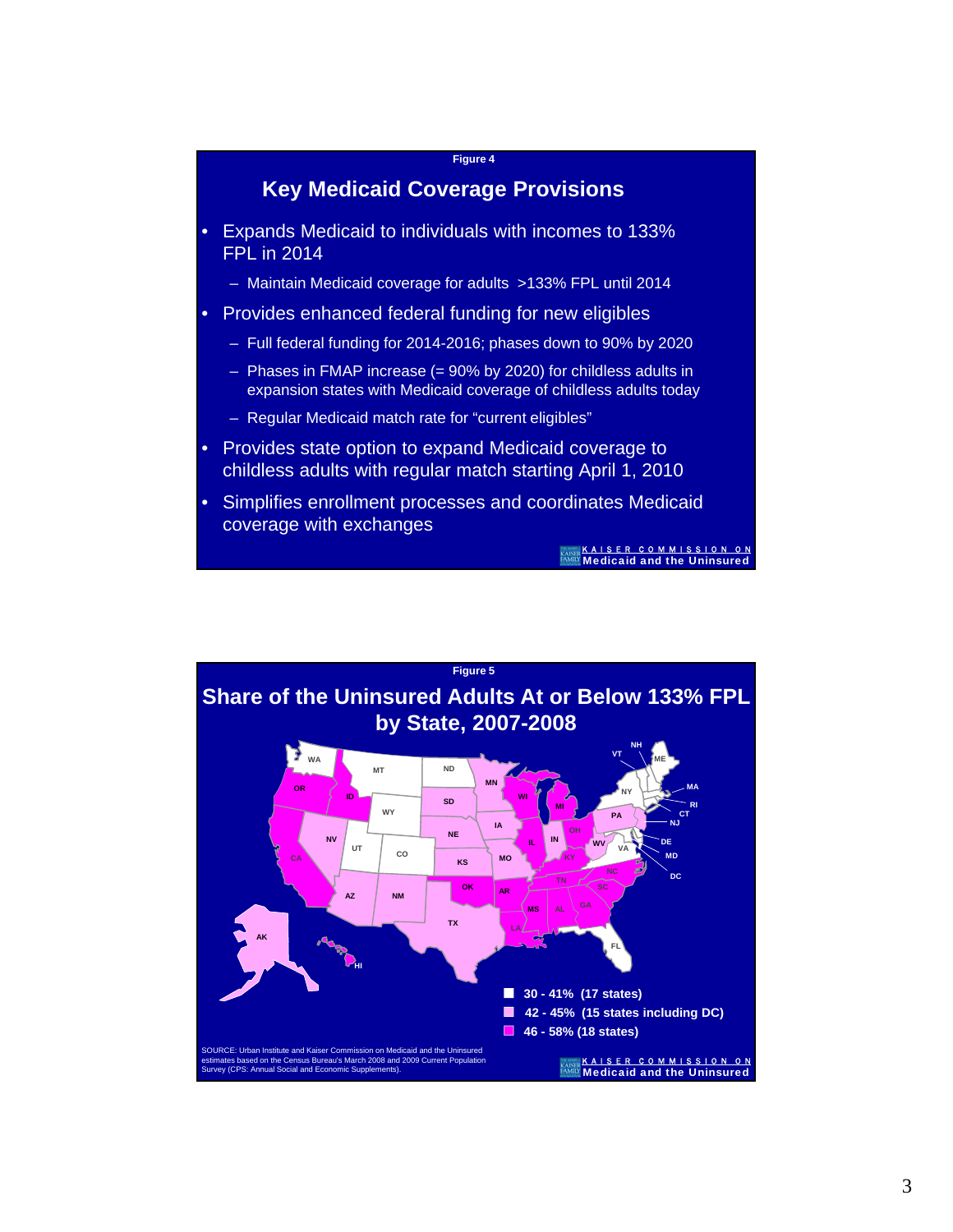

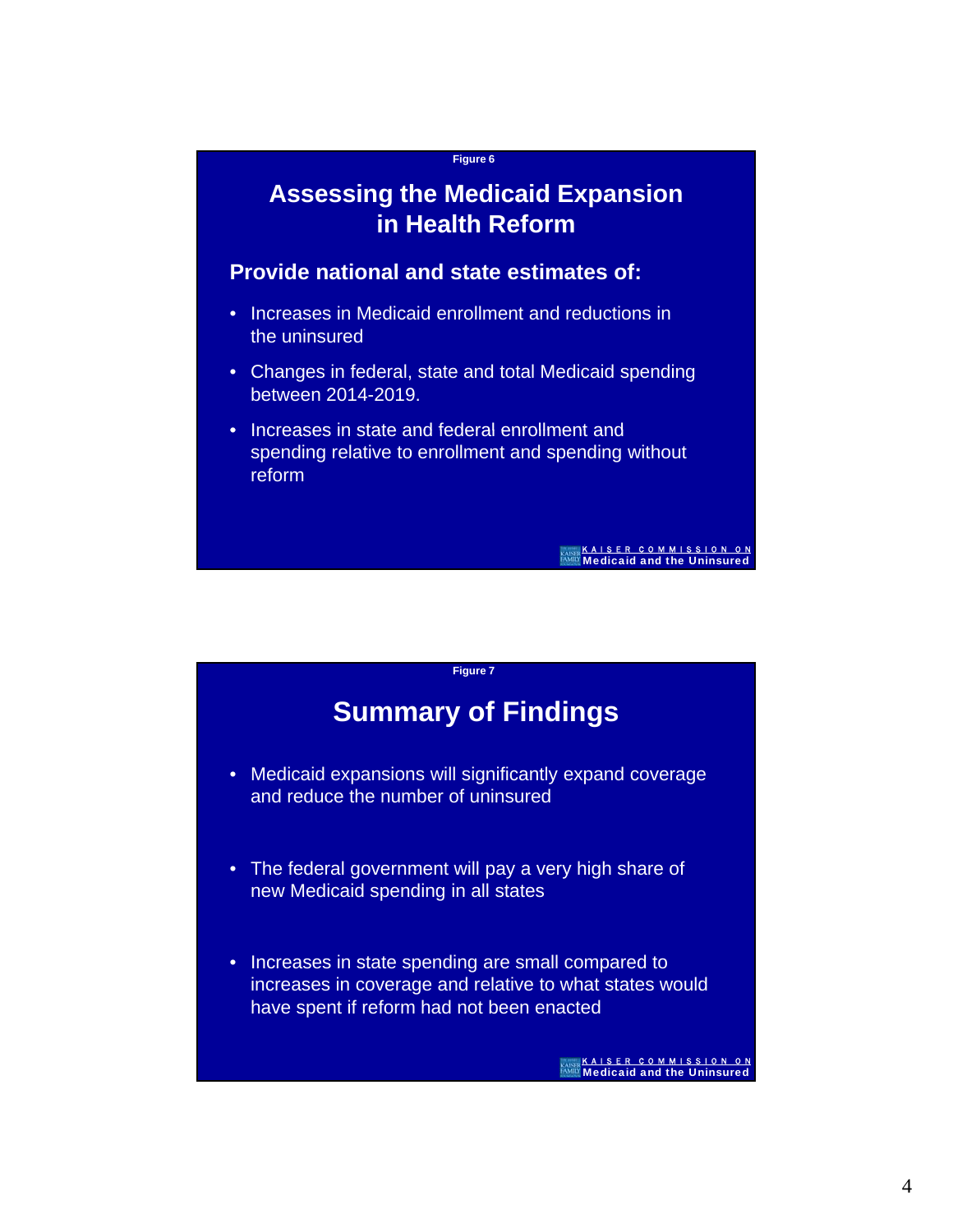## **Figure 8 Methods**

#### **Data:**

- **Model Database:** Model uses the Current Population Survey with data adjusted for the projected changes in population, incomes and insurance coverage prior to 2014 and the Medicaid undercount; undocumented immigrants are excluded
- **Eligibility Simulation:** Current eligibility determined by a detailed state level simulation model that identifies eligibility pathways for coverage e.g., Section 1115 waivers

### **Analysis**

- Two alternative sets of participation rates uniformly applied across all states
	- Standard: Approximates rates used by CBO, similar to current rates
	- Enhanced: Assumes aggressive outreach efforts, higher than current rates
- Focus on 3 types of states: low coverage today (TX), broader coverage of parents (CA), current Medicaid coverage of childless adults (NY)
- Baseline of enrollment and expenditures (pre-reform law) is grown to 2019 following Congressional Budget Office projections

K A I S E R C O M M I S S I O N O N Medicaid and the Uninsured

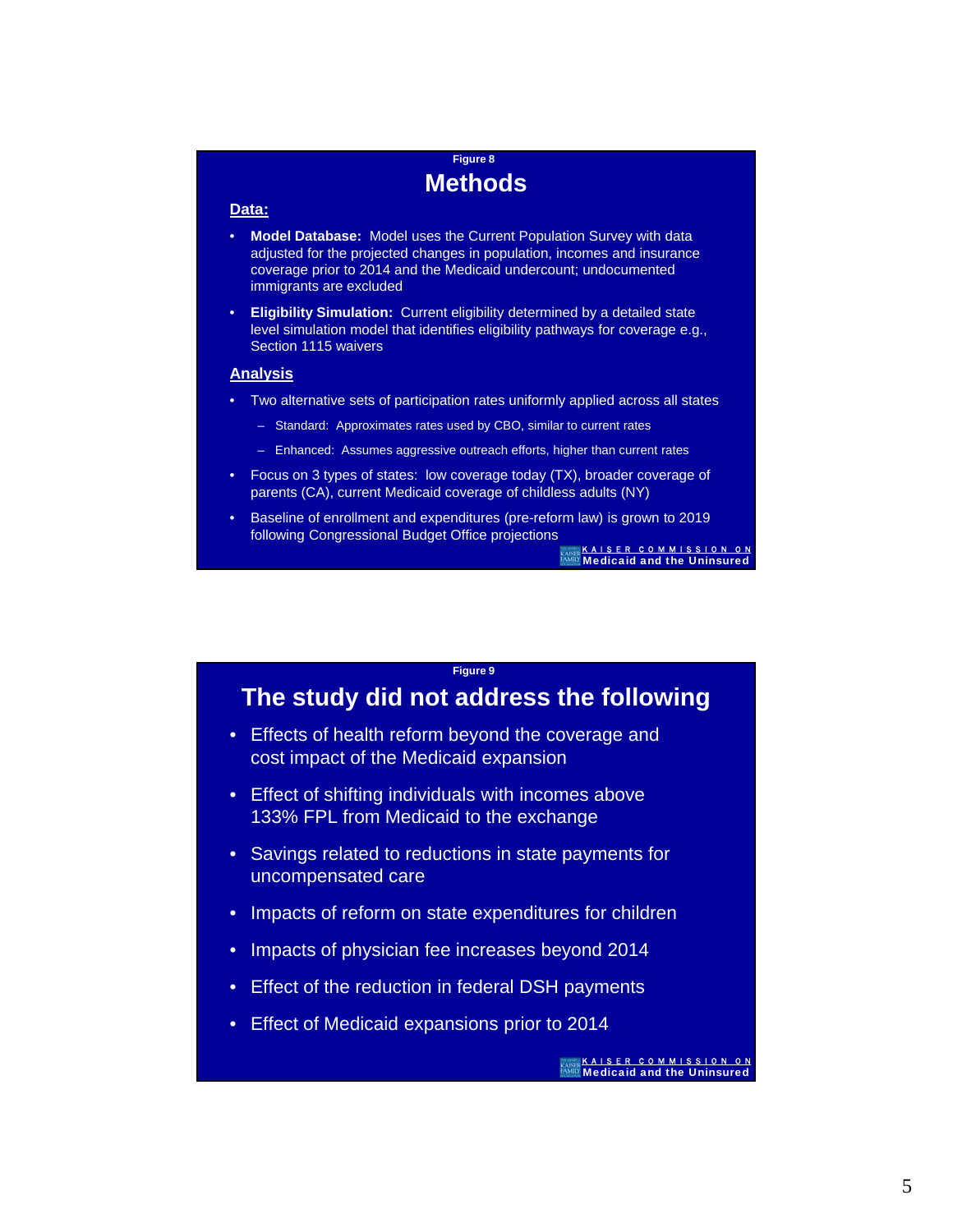

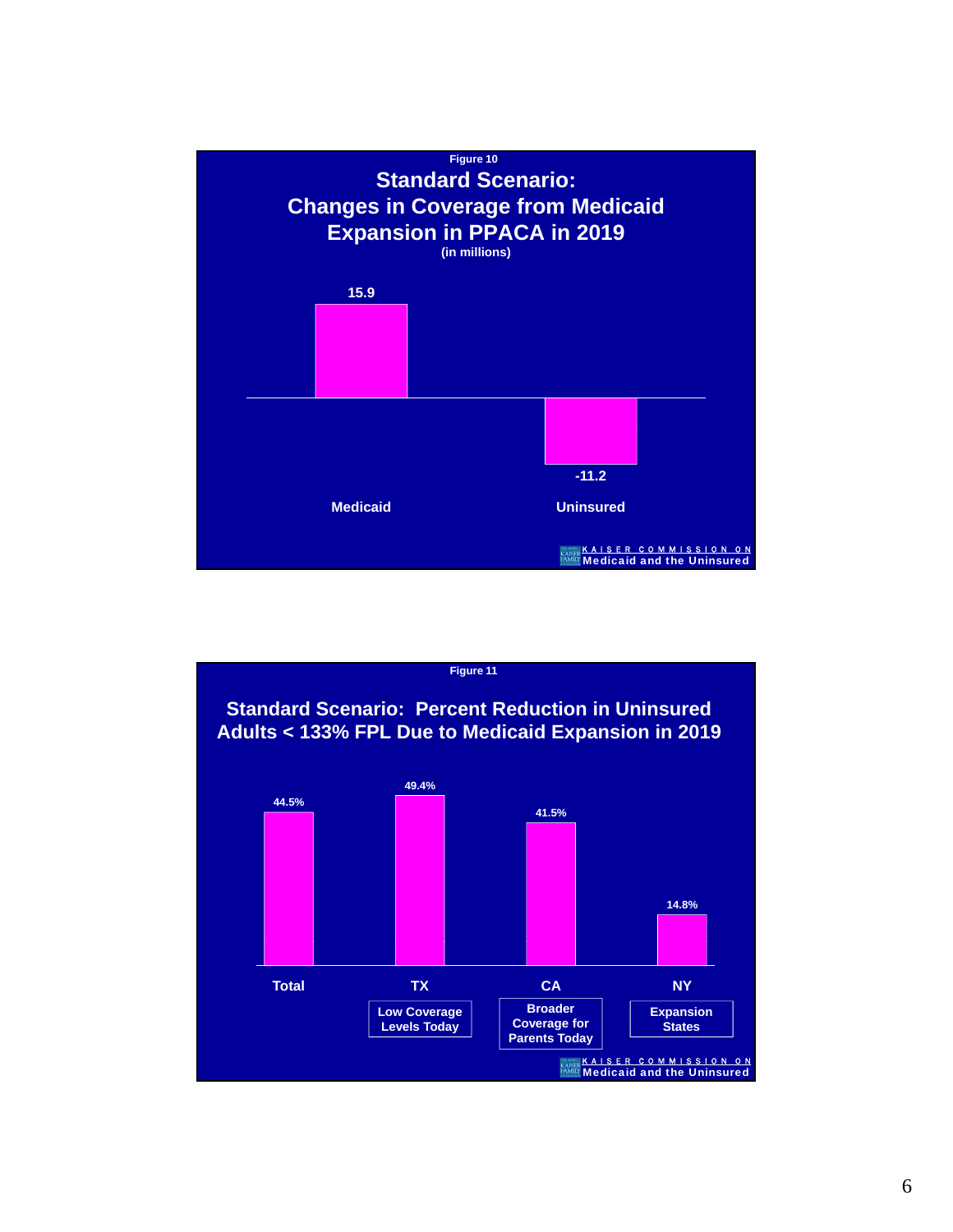

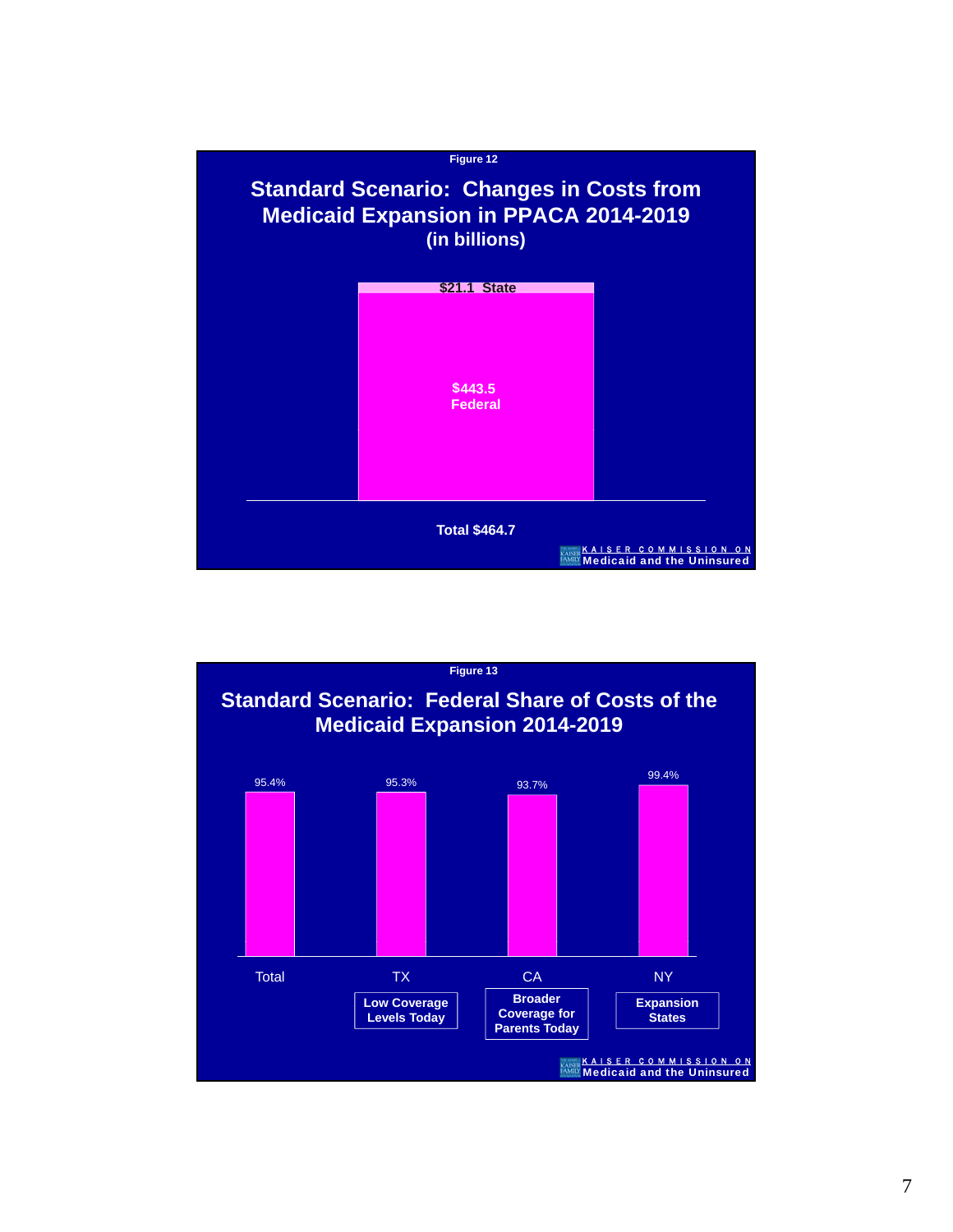

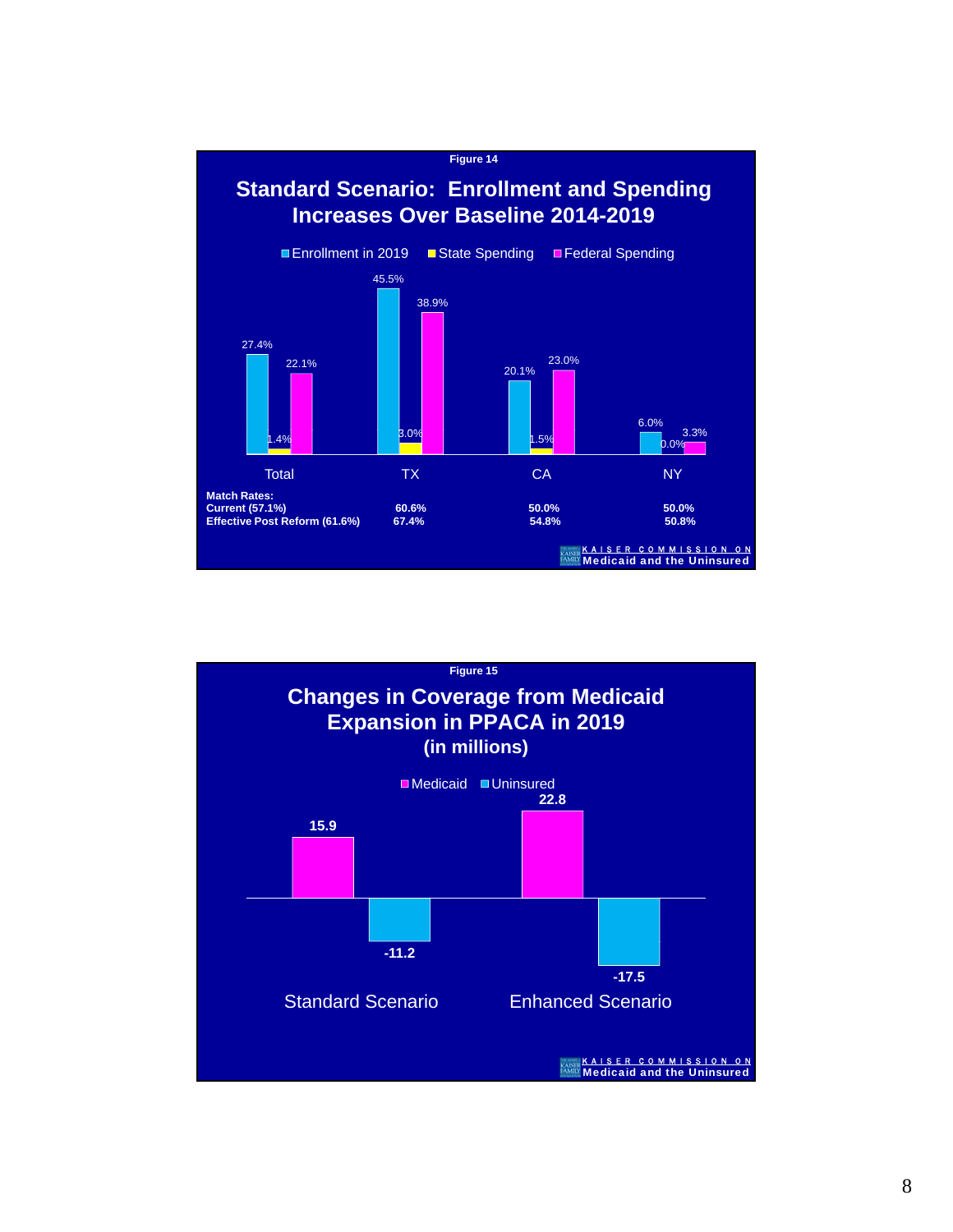